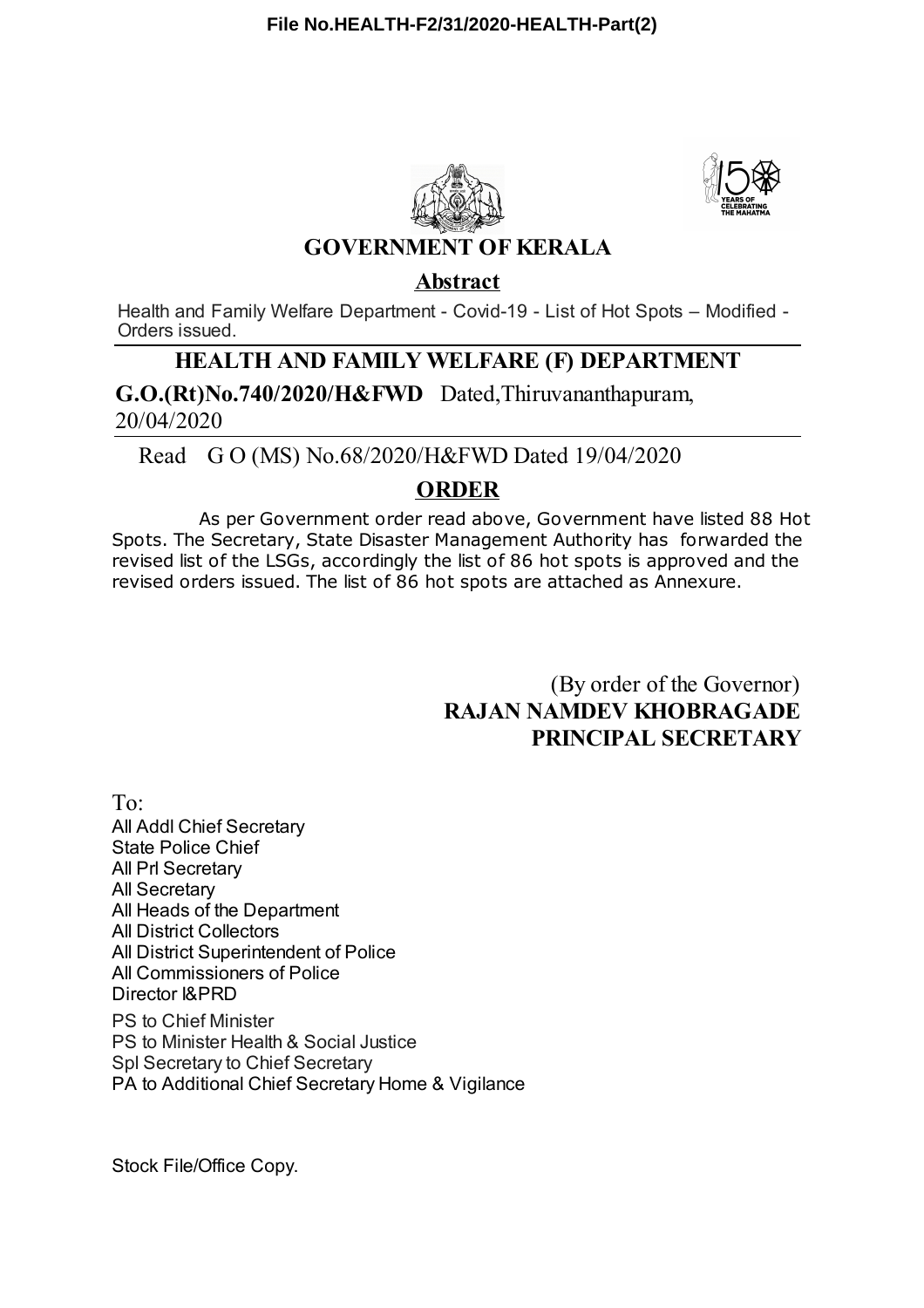## **File No.HEALTH-F2/31/2020-HEALTH-Part(2)**

Forwarded /By order

# Section Officer

#### **Annexure**

| Changes suggested for the Hot spots based on inputs from District Disater |                     |                                |  |  |
|---------------------------------------------------------------------------|---------------------|--------------------------------|--|--|
| <b>Management Authorities</b>                                             |                     |                                |  |  |
| Sl. No                                                                    | <b>District</b>     | <b>LSG</b>                     |  |  |
| $\mathbf{1}$                                                              | Kasaragod           | Kasaragod(M)                   |  |  |
| $\overline{2}$                                                            | Kasargode           | Chemnad Panchayat              |  |  |
| 3                                                                         | Palakkad            | Karakurissi Panchayat          |  |  |
| $\overline{\mathbf{4}}$                                                   | Kannur              | <b>Thalassery Municipality</b> |  |  |
| 5                                                                         | Kannur              | Kolayad Panchayat              |  |  |
| 6                                                                         | Kannur              | Koothuparamba Municipality     |  |  |
| $\overline{7}$                                                            | Kasargode           | Chengala Panchayat             |  |  |
| 8                                                                         | Kozhikode           | Kozhikode Corporation          |  |  |
| 9                                                                         | Kottayam            | Thiruvarpu Panchayat           |  |  |
| 10                                                                        | Kasargode           | Madhur Panchayat               |  |  |
| 11                                                                        | Kasargode           | Mogral Puthur Panchayat        |  |  |
| 12                                                                        | Kozhikode           | Vadakara Municipality          |  |  |
| 13                                                                        | Kannur              | Pattiam Panchayat              |  |  |
| 14                                                                        | Kannur              | Kottayam Panchayat             |  |  |
| 15                                                                        | Idukki              | Idukki Kanjikuzhy Panchayat    |  |  |
| 16                                                                        | Kasaragod           | Kanjangad(M)                   |  |  |
| 17                                                                        | Idukki              | Mariyapuram Panchayat          |  |  |
| 18                                                                        | Ernakulam           | <b>Cochin Corporation</b>      |  |  |
| 19                                                                        | Thiruvananathapuram | Thiruvananthapuram Corporation |  |  |
| 20                                                                        | Kasaragod           | Uduma                          |  |  |
| 21                                                                        | Kollam              | Kollam Corporation             |  |  |
| 22                                                                        | Idukki              | <b>Adimaly Panchayat</b>       |  |  |
| 23                                                                        | Malappuram          | Wandoor Panchayat              |  |  |
| 24                                                                        | Kannur              | Madayi Panchayat               |  |  |
| 25                                                                        | Kannur              | <b>Iritty Municipality</b>     |  |  |
| 26                                                                        | Kasargode           | Paivalike Panchayat            |  |  |
| 27                                                                        | Idukki              | Thodupuzha Municipality        |  |  |
| 28                                                                        | Kannur              | Mokeri Panchayat               |  |  |
| 29                                                                        | Pathanamthitta      | Vadasserikkara Panchayat       |  |  |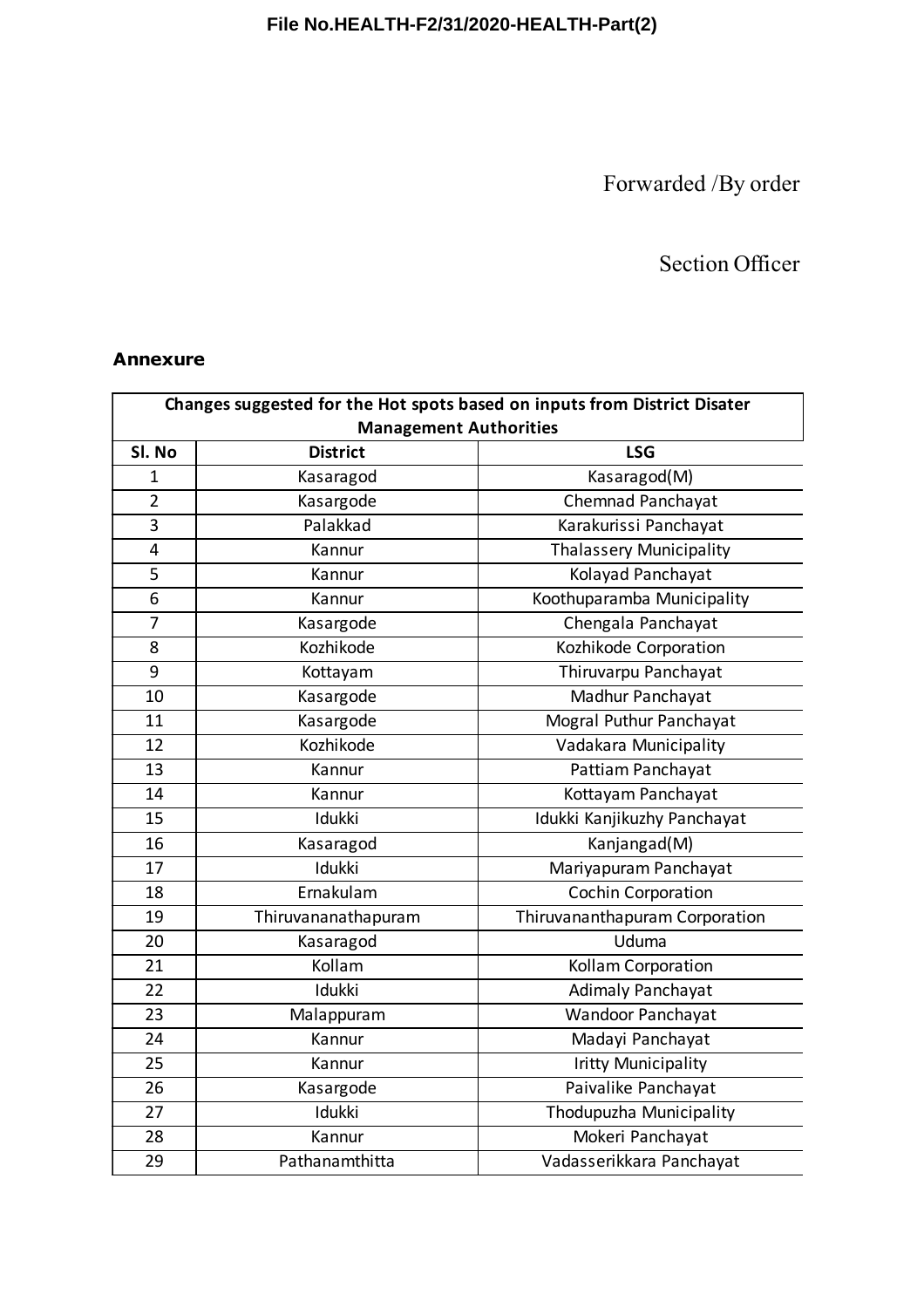# **File No.HEALTH-F2/31/2020-HEALTH-Part(2)**

| 30  | Malappuram          | Thennala Panchayat           |
|-----|---------------------|------------------------------|
| 31  | Thiruvananathapuram | Varkala Municipality         |
| 32  | Kozhikode           | Edacheri Panchayat           |
| 33  | Pathanamthitta      | <b>Adoor Municipality</b>    |
| 34  | Kasargode           | Badiyaduka Panchayat         |
| 35  | Kannur              | Kannur Corporation           |
| 36  | Kannur              | <b>Panoor Municipality</b>   |
| 37  | Kozhikode           | Azhiyur Panchayat            |
| 38  | Palakkad            | Kanjirapuzha Panchayat       |
| 39  | Malappuram          | Tirurangadi Municipality     |
| 40  | Kannur              | Payyannur Municipality       |
| 41  | Pathanamthitta      | Aranmula Panchayat           |
| 42  | Ernakulam           | Mulavukad Panchayat          |
| 43  | Kollam              | <b>Punaloor Municipality</b> |
| 44  | Kozhikode           | Kuttiadi Panchayat           |
| 345 | Kannur              | Chokli Panchayat             |
| 46  | Kannur              | Mattool Panchayat            |
| 47  | Kannur              | Peralasseri Panchayat        |
| 48  | Idukki              | <b>Bisonvalley Panchayat</b> |
| 49  | Pathanamthitta      | Ranni Pazhavangadi Panchayat |
| 50  | Kozhikode           | Nadapuram Panchayat          |
| 51  | Malappuram          | Valavannur Panchayat         |
| 52  | Idukki              | Senapathy Panchayat          |
| 53  | Wayanad             | Muppainadu Panchayat         |
| 54  | Malappuram          | Edarikode Panchayat          |
| 55  | Kannur              | Chittariparamba Panchayat    |
| 56  | Malappuram          | Vengara Panchayat            |
| 57  | Malappuram          | Chungathara Panchayat        |
| 58  | Kollam              | Thrikkaruva Panchayat        |
| 59  | Alappuzha           | Cheriyanad Panchayat         |
| 60  | Kannur              | Naduvil Panchayat            |
| 61  | Kollam              | Nilamel Panchayat            |
| 62  | Malappuram          | Keezhattur Panchayat         |
| 63  | Kasaragod           | Ajanur                       |
| 64  | Malappuram          | Kunnamangalam                |
| 65  | Palakkad            | Kottoppadam                  |
| 66  | Thiruvananthapuram  | Malayinkeezhu                |
| 67  | Alapuzha            | Mulakkuzha                   |
| 68  | Alapuzha            | Thaneermukkam                |
| 69  | Kannur              | New Mahe                     |
| 70  | Kannur              | Keezhoor Chavassery (M)      |
| 71  | Kannur              | Panniyannur (M)              |
| 72  | Kannur              | Kunnothuparampa              |
| 73  | Kannur              | Ezhome                       |